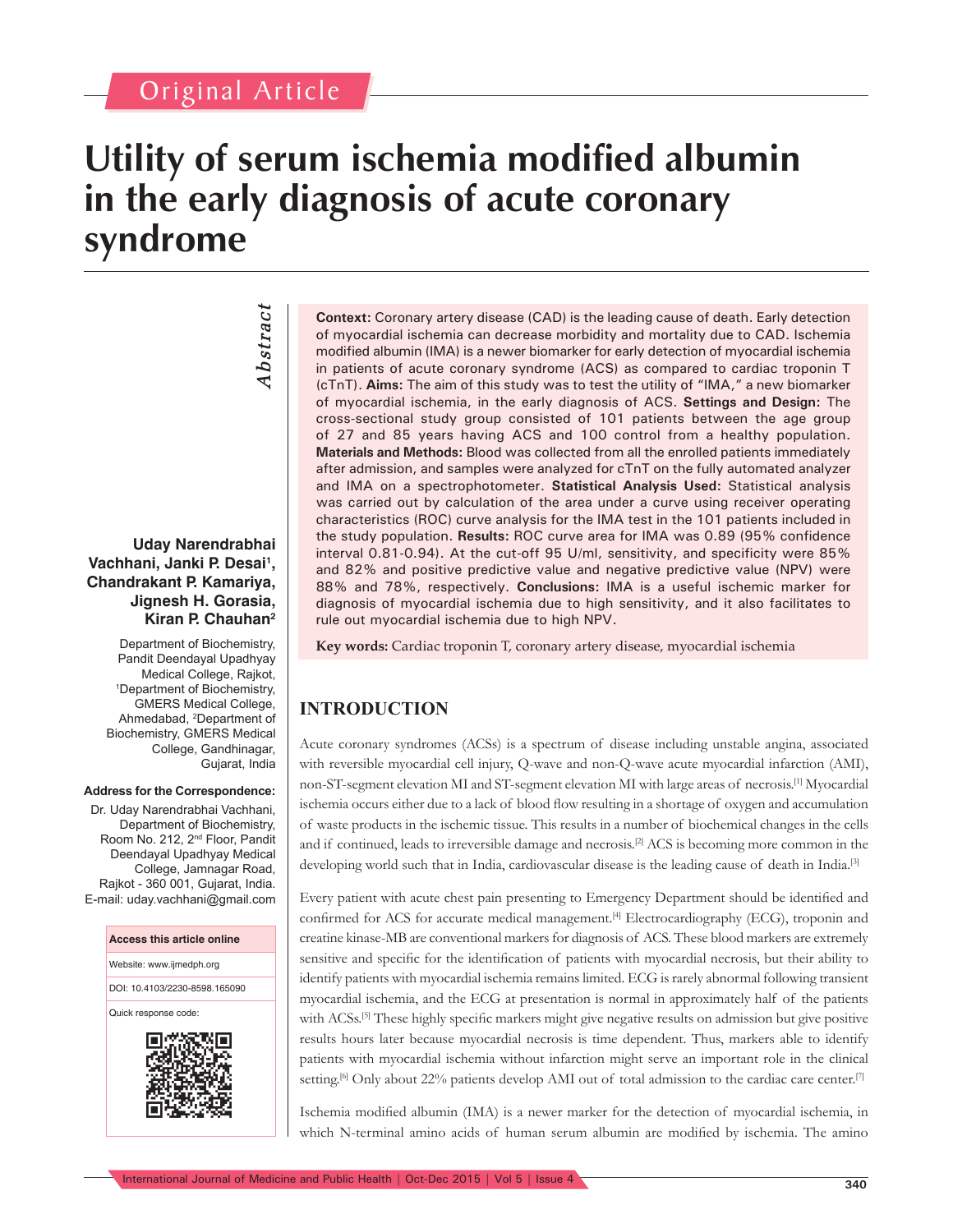terminal end (N-terminal) of the albumin molecule is a binding site for transitional metals such as cobalt, copper, and nickel.<sup>[8]</sup> In the presence of ischemia, the binding capacity of N-terminal of human serum albumin decreases toward cobalt. The principle of this test is to measure unbound cobalt by colorimetric assay. An elevated concentration of IMA has, therefore, been anticipated as a marker of myocardial ischemic injury. This assay is reported to be positive within minutes of ischemia and remains so for up to several hours later, allowing detection before the development of myocardial necrosis.[9,10]

#### **MATERIALS AND METHODS**

The study was undertaken from November 2009 to October 2010 after prior approval from hospital Ethical Committee. The cross-sectional study group consisted of 101 patients between the age group of 27 and 85 years, admitted in emergency department and in intensive cardiac care unit within 6 h of clinical signs and symptoms of ACS. The control group included 100 apparently healthy individuals (age range, 30-70 years) to determine the 95<sup>th</sup> percentile of a control reference population for the IMA test.

Patients had been diagnosed as ACS was depending upon signs and symptoms as well as ECG changes and status of cardiac troponin T (cTnT). The diagnosis of ACS was based on criteria defined by the Joint European Society of Cardiology/American College of Cardiology Committee.[11]

A cross-sectional study was planned to select serum samples from two distinct patient populations: Group 1 (noncardiac chest pain): Group 1 included 39 out of 101 patients with acute chest pain but no subsequent evidence of myocardial ischemia, labeled as "nonischemic chest pain." Group 2 (cardiac chest pain): Group 2 included 62 patients out of 101 patients with acute chest pain and evidence of early myocardial ischemia, including unstable angina and AMI. These were labeled as "ischemic chest pain."

All the patients with renal diseases, liver cirrhosis, acute stroke, and lung cancer were excluded from this study.

Five milliliter of blood was collected from all the enrolled patients immediately after admission before any treatment was started, in a plain tube for estimation of cTnT and IMA. cTnT were estimated immediately after the separation of sera and then these tests sera were frozen at −20°C for IMA estimation at a later stage. Frozen samples were mixed thoroughly after thawing and re-centrifuged before analysis. Repeat freeze-thaw cycles were avoided to reduce deterioration of samples. The IMA testing was done in batches. All the enrolled patients had an ECG within 1 h of admission. ECG criteria used to support a clinical diagnosis of myocardial ischemia were ST segment elevation or depression of 1 mm or more or T wave inversion 2 mm or more in 2 contiguous leads.

#### **Albumin cobalt binding (ischemia modified albumin) test**

The colorimetric assay for ischemia modified serum albumin developed by Bar-Or *et al.*,<sup>[8]</sup> measures free cobalt in serum, after cobalt albumin binding has, takes place. N-terminal of albumin is modified by ischemia and decrease affinity toward cobalt, thus amount of free cobalt is an increase in the reaction mixture. The amount of cobalt bound-albumin and the intensity of the color formation are in an inverse relationship. The method of albumin cobalt binding assay  $(IMA)$  involved the addition of 200  $\mu$ l of patient serum to 50 µl of a solution of 1 g/L cobalt chloride, followed by gentle mixing, and incubated the solution for 10 min. 50 µl dithiothreitol (1.5 g/L solution) was then added, mixed and further incubated for 2 min. Then, 1.0 ml of phenobarbitone buffer (pH-8.6) was added. The absorbance of assay mixtures was read at 470 nm with a ultraviolet/visible T60 UV/VIS Spectrophotometer (PG Instruments Limited, London). The blank was prepared similarly by serum and cobalt chloride without of dithiothreitol and absorbance was read at 470 nm on the spectrophotometer.

Albumin cobalt binding assay was standardized in the Department of Biochemistry by using different concentration of CoCl<sub>2</sub> ranging from 6 to 60.0  $\mu$ g CoCl<sub>2</sub>/ml. A standard curve was prepared in the range 6-60.0  $\mu$ g CoCl<sub>2</sub>/ml. One IMA unit was defined as " $\mu$ g of free  $\text{Co}^{+2}$  in the reaction mixture per ml of serum sample."<sup>[12]</sup> Calibrations were done before running each batch of samples, using freshly prepared CoCl<sub>2</sub> and dithiothreitol reagents. Before running each batch control was done using known patient sample from a previous batch, which had been frozen after the test. Imprecision statistics was determined from 20 replicate assays of an unknown sample. The coefficient of variation (CV%) was calculated using mean values and standard deviation (SD) of 20 replicates. CV% was 7.8% in this study.

#### **Cardiac troponin T assay**

Cardiac troponin T was measured quantitatively using a electrochemiluminescence immune assay based on electrochemiluminescence technology (fourth generation cTnT, Elecsys 2010, Roche, Mannheim, Germany).[13] The lower detection limit of this assay is 0.01 ng/ml with a recommended diagnostic threshold of 0.03 ng/ml. Troponin T concentration  $\geq$ 0.03 ng/ml was considered a positive result.

Receiver operating characteristics (ROC) curve was analyzed and calculation of the area under the curve was done for the IMA test in the 101 patients, included in the study population according to the method of Hanley and McNeil by using MedCalc statistical software Version 12.2.1.0 (MedCalc Software Mariakerke, Belgium). The optimum cut-off for the IMA test was selected from the ROC curve analysis to maximize sensitivity and specificity in the study population. The upper 95<sup>th</sup> percentile ACB Test value for apparently healthy individuals was calculated using parametric statistics.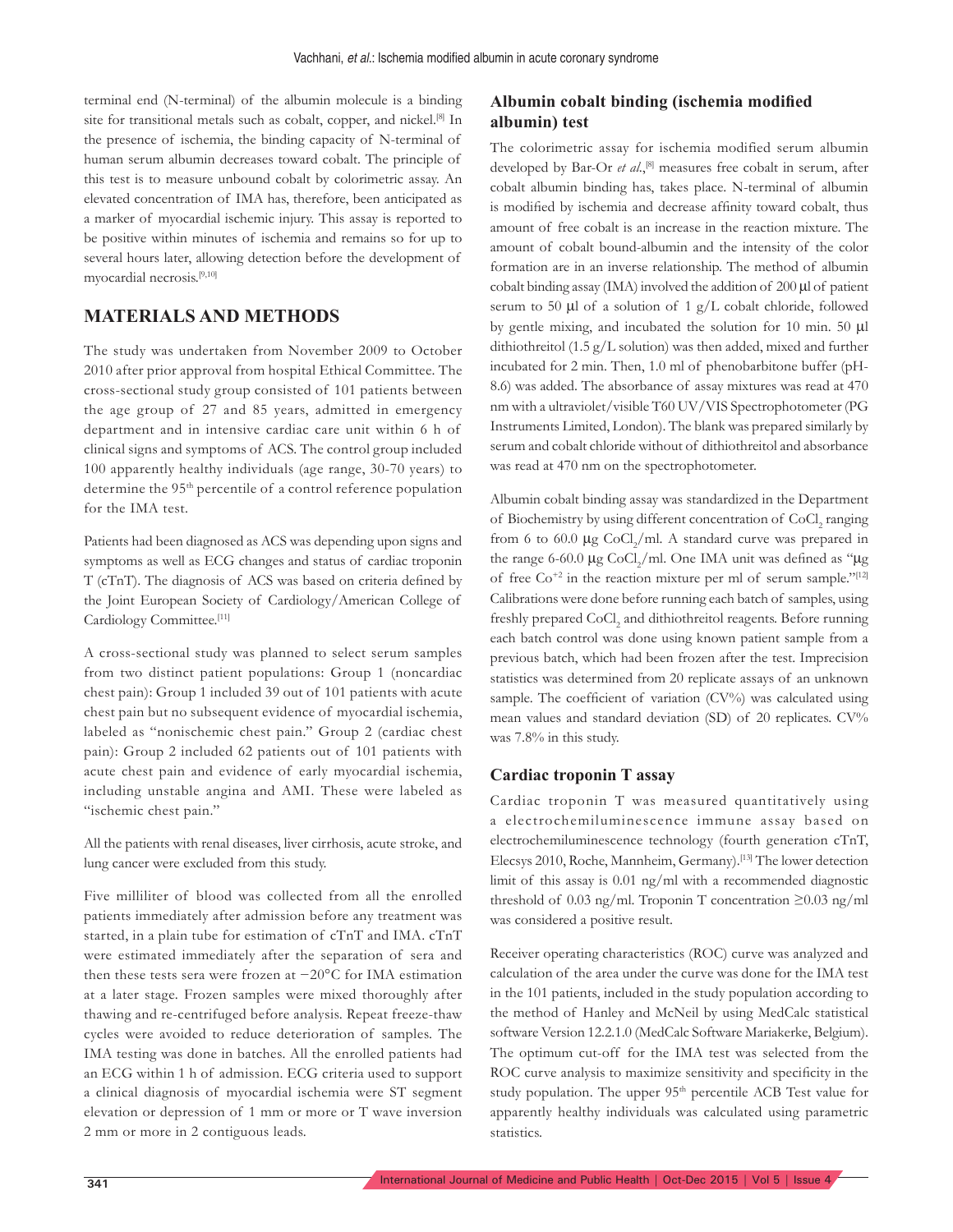#### **RESULTS**

A total of 101 patients admitted to Emergency Department were selected for the study in the age group of 27-85 years. Of these patients, 71 (70%) were male and 30 (30%) were female. The IMA values for the control reference population ( $n = 100$ ) were between 60.3 and 104.5 U/ml (mean, 76.2 U/ml; median, 75.8 U/ml). The upper  $95<sup>th</sup>$  percentile was  $92.4$  U/ml. When serum IMA levels in Group 2 (ischemic chest pain) were compared with Group 1 (nonischemic chest pain), it was found that serum IMA of Group 2 was between 68.9 and 137.2 U/ml (95% confidence interval [CI] 76-85 U/ml) with mean  $\pm$  SD as 106.4  $\pm$  13.3 U/ml. Whereas in Group 1 serum IMA level were between 53.7 and 109.6 U/ml (95% CI 103-110 U/ml) with mean  $\pm$  SD as 80.7  $\pm$  13.9 U/ml. The IMA levels in patients of chest pain with ischemia were significantly higher than patients of chest pain without ischemia and control population  $(P < 0.0001)$ . In the Group 2, 54 (87%) samples were found to have increased IMA levels as compared to 32 (82%) samples in the Group 1 have normal IMA level, shown as a scattered distribution plot between Group 1 and Group 2 [Figure 1]. In Group 2, 26 out of 62 patients were troponin T negative at presentation, but actually they were troponin T positive when the test was repeated after 6 h.

Diagnostic values of IMA, ECG and cTnT together and alone are given in Table 1. When ROC curve was used to evaluate the value of IMA, the area under curve was 0.89 (95% CI 0.81-0.94) [Figure 2]. At the cut-off 95 U/ml, founded by ROC curve showed the maximum sensitivity of 85% and specificity of 82%. Positive predictive value (PPV) and negative predictive value (NPV) were 88% and 78%, respectively. When cTnT and ECG used alone showed the sensitivity of only 58% and 69%, respectively. Sensitivity and NPV of IMA, cTnT and ECG, when used in combination were 91%. Hence, IMA was able to diagnose more ischemic patient than ECG or cTnT. When IMA, cTnT and ECG used together for diagnosis for ACS, ROC curve analysis showed area under curve as 0.92 (95% CI 0.83-0.97), sensitivity and NPV of 91%, while specificity and PPV of 82% respectively [Figure 3]. These three biomarkers demonstrated the significantly greater value of sensitivity and NPV than individual parameters  $(P < 0.0001)$ .

#### **DISCUSSION**

This study illustrated that IMA value was significantly higher in patients with ischemia chest pain as compared to control group

| Table 1: Diagnostic values of IMA, cTnT and ECG |  |  |
|-------------------------------------------------|--|--|
| in patients of ACS                              |  |  |

| Test                  | Sensitivity<br>(%) | <b>Specificity</b><br>(%) | <b>PPV</b><br>$(\%)$ | <b>NPV</b><br>(%) |
|-----------------------|--------------------|---------------------------|----------------------|-------------------|
| IMA (cut-off 95 U/ml) | 86                 | 82                        | 88                   | 78                |
| cTnT (≥0.03)          | 58                 | 97                        | 97                   | 59                |
| <b>ECG</b>            | 69                 | 95                        | 95                   | 66                |
| IMA+troponin+ECG      | 91                 | 82                        | 81                   | 91                |

IMA = Ischemia modified albumin, cTnT = Cardiac troponin T,

ECG = Electrocardiography, ACS = Acute coronary syndrome, NPV = Negative predictive value, PPV = Positive predictive value

and nonischemic chest pain group. In this study, cut-off value of IMA 95 U/ml, derived by ROC curve was relatively higher than 85 U/ml, because IMA was performed by manual method on



**Figure 1:** Distribution of ischemia modified albumin value amongst patients of chest pain at presentation



**Figure 2:** Receiver operating characteristics curve for serum ischemia modified albumin level amongst ischemic and nonischemic patients



**Figure 3:** Receiver operating characteristics curve for serum ischemia modified albumin, cardiac troponin T and electrocardiography amongst ischemic and nonischemic patients